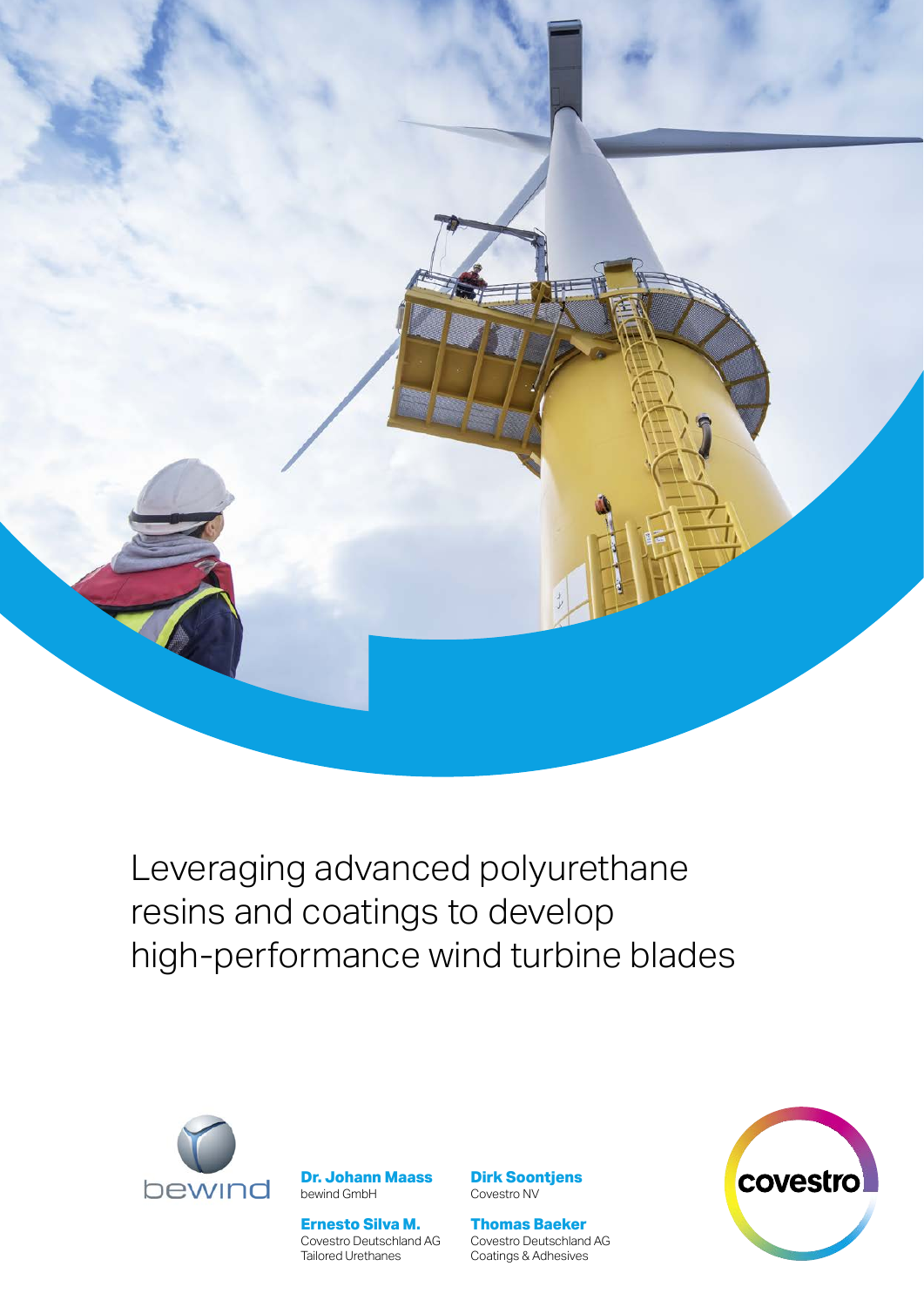## **Covestro is one of the world leading polymer companies.**

With 2021 sales of EUR 15.9 billion, 50 production sites worldwide, and approximately 17,900 employees, Covestro is among the world's largest polymer companies. Our business activities are focused on the manufacture of high-tech polymer materials and the development of innovative, sustainable solutions to the greatest challenges of our time. Covestro is focussing its efforts on the circular economy, renewable energy is becoming a major driver for the company.

For the wind industry in particular, Covestro is striving for more cost-effective, more sustainable material solutions to support the further expansion of wind energy, and we leverage our global materials and processing expertise for this purpose.

# **bewind is a specialist wind engineering consultancy with outstanding expertise.**

The mission of bewind is to enhance and optimize the product development process of wind turbines through the integration of agile and data-driven methods. The objective is to significantly reduce time to market and improve market fit in fast-developing wind markets. The company has delivered benchmark-setting wind energy solutions for several customers around the globe, using state-of-the-art design tools and processes to optimize engineering solutions and deliver innovative products.

# **Covestro/bewind**

# **Manufacturing lighter, stronger and cheaper blades more efficiently**

Thanks to the low viscosity and short curing time offered by our PU resins, blade manufacturers can reduce production cycles, delivering more blades in less time. This in turn optimizes mold occupation and reduces material and labor costs per blade, which translates directly into savings in the levelized cost of electricity (LCoE). In this case study, Covestro PU solutions reduce total blade manufacturing costs by up to 8% in comparison with a reference scenario.

## **Covestro and bewind translate unique blade material properties into cost savings for wind energy**

Covestro has applied its industrial expertise in high-tech polymer materials to develop innovative polyurethane (PU) solutions for wind turbine applications that offer performance benefits and lower blade costs.

To evaluate the impact of our PU solutions for rotor blade applications, Covestro commissioned bewind GmbH, a specialist wind engineering consultancy company, to simulate the costs and benefits of these solutions in terms of production, operational performance, and turbine lifetime. The company evaluated three of our PU products: a pultrusion resin, an infusion resin, and coating raw materials for leading edge protection (LEP). The aim was to quantify the impact of Covestro polyurethane solutions compared to standard alternative products used on a typical offshore wind farm.

The findings indicate that Covestro PU solutions speed up blade part manufacturing, increasing efficiency and reducing production costs. PU blades demand less raw material, and thus reduce the blade weight, which provides significant benefits in the field. The advanced physical properties of the PU resins enable the blades to have high performance and potentially last longer, increasing the energy generated over the course of their service life. The exceptional durability of the LEP coating based on PU raw materials provides outstanding erosion protection, reducing repair frequency and maintenance costs of the blade over its lifetime.

The combination of Covestro high-performance PU resins and coating raw materials represents a break-through innovation with a strong positive impact on wind project economics.



Typical wind blade design showing infused and pultruded parts. Coatings are spray- or roller-applied to the outer shell.

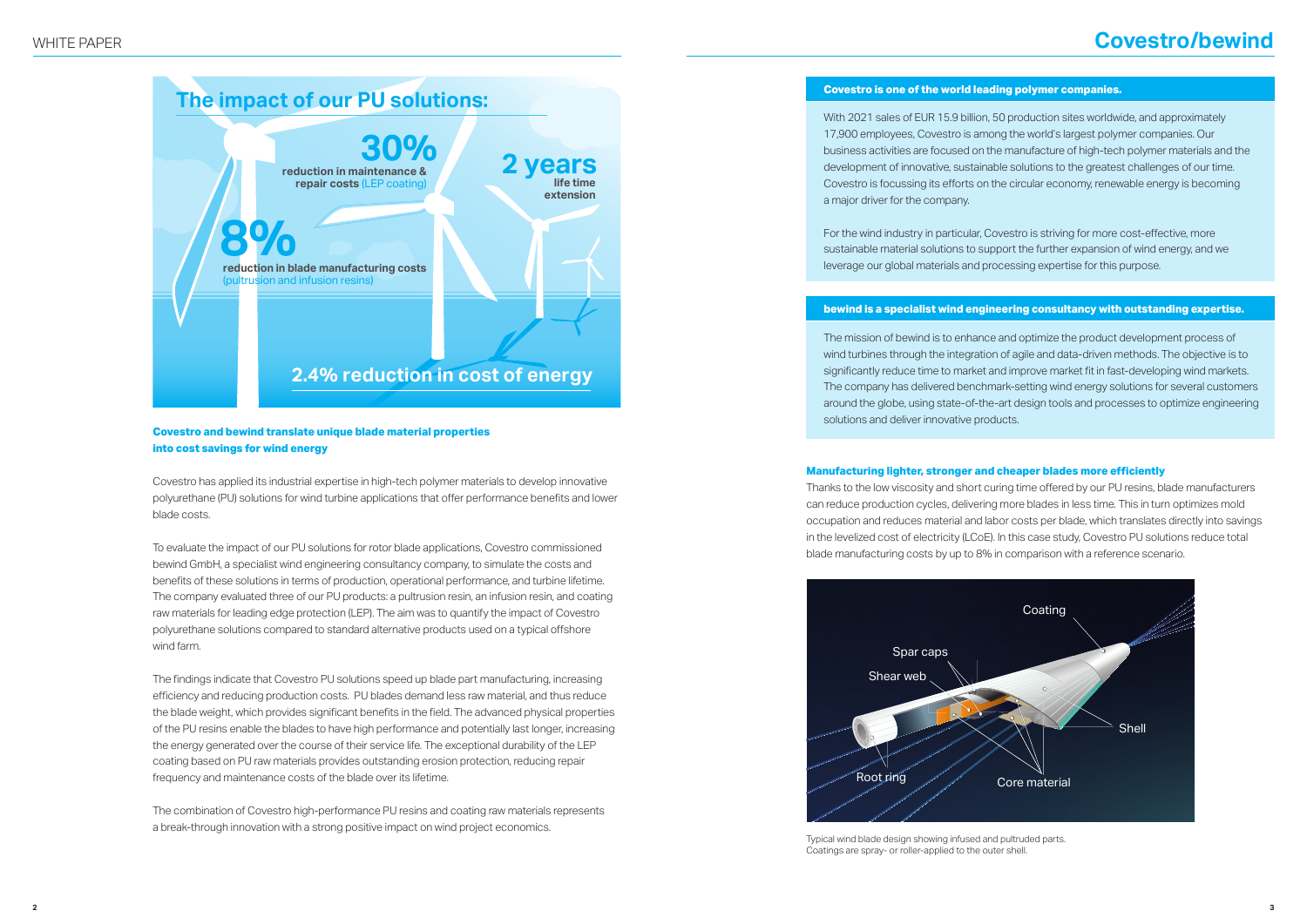# WHITE PAPER **Covestro/bewind**

### **Benefits of PU infusion resin**

The vacuum infusion process involves driving the resin mixture into a mold containing layers of dry fiber under low pressure, and curing it at high temperature. The simulation presented below in the case study indicates that the superior attributes of the PU infusion resin can lead to production cost reductions of up to 13% for infused parts.

PU infusion offers two key advantages compared to epoxy. Although drying is required prior to PU infusion, involving a process similar to an extended pressure drop test, the low viscosity of the resin (50 mPas for PU vs. 150 mPas for epoxy at 35°C) allows the material to flow easily and fill the mold up to twice as quickly. The curing time of PU resin is shorter than that of epoxy due to its high reactivity at elevated temperatures; 3 hours at 80°C and down to 1 hour at 90°C. By comparison, the curing time of a typical epoxy resin is 6 to 9 hours depending on the system and curing temperature. Even considering the additional drying step required for PU infusion, the overall process time is reduced by an estimated 20% compared to the epoxy resin process.

Moreover, the direct infusion process, which is required for PU, allows for a more precise injection into the mold. This minimizes waste and avoids release of volatile organic compounds (VOCs), leading to important health, safety and environmental (HSE) improvements. Precise quantities of the PU components are mixed just prior to injection into the mold, which means that the resin is always freshly mixed and there is no significant variation in viscosity during infusion. The process can be highly automated and traceable, since the degassing, mixing and infusion are all carried out by a single machine. Covestro has worked in partnership with machine manufacturers to optimize the process and accelerate machine developments to make them available to the market.

### **Benefits of PU pultrusion resin**

Pultrusion is an automated, continuous manufacturing process used to produce fiber-reinforced polymer (FRP) profiles with constant cross-sections, whereby fiber reinforcements are saturated with resin and channeled into a heated die. Bewind's simulation indicates that PU pultrusion technology can reduce the cost of manufacturing spar caps by up to 14%. The profile exits the die in a solid state.

Due to the low viscosity and fast curing of PU pultrusion resins, the line speed can be up to twice as fast when compared to alternative resins such as vinyl ester or epoxy. To enable the production of parts with the highest requirements, especially regarding stiffness, Covestro has developed PU resins for both glass fiber and carbon fiber pultrusion which offer excellent wetting of fibers and fast curing, enabling pultruders to increase productivity and significantly reduce production costs to fulfill high-volume production requirements.

Furthermore, polyurethane is processed in closed systems which offer high safety in production, and the docile nature of Covestro PU resins allows for a smooth production, even if the pultrusion line has to be stopped temporarily.

b. PU pultrusion process allows for increased line speed and high productivity.





The shorter production cycles for both infusion and pultrusion parts generate savings in direct processing costs of around 7%. The lower materials bill generates additional savings so that total cost of blade production can be reduced by up to 8%.

The low viscosity of PU resins compared to epoxy allows for excellent impregnation and denser packing of the fibers which means that less resin and simpler fiber reinforcement layups are needed to achieve the target mechanical properties. This enables lightweight designs with blade weight savings of up to 5% compared to standard epoxy blades.

While the transition from existing blade manufacturing techniques using epoxy or polyester resins to PU resins requires capital investment in new equipment or equipment adaptations, the quicker throughput and efficient use of capacity (e.g., mold occupancy, pultrusion lines speed) provides significant advantages for both existing production plants and for new capacity investments to meet the growing demand for wind energy worldwide.

a. Direct infusion process minimizes waste, avoids VOC emissions and improves infusion quality.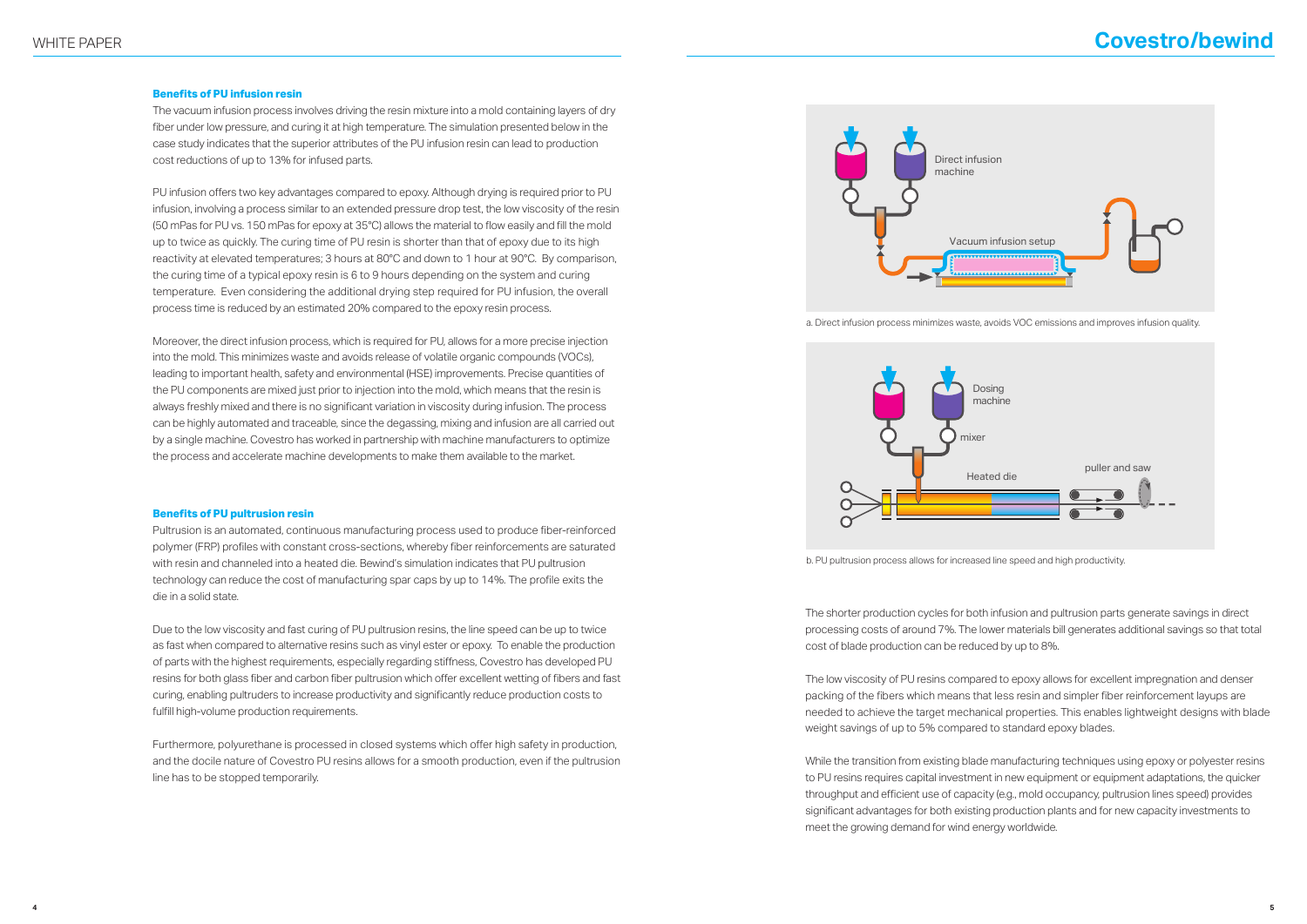# WHITE PAPER **Covestro/bewind**

### **Increasing energy production in the field**

In terms of operational performance, Covestro PU solutions provide two key benefits for the design of wind turbine blades: (i) the mechanical properties of PU resins increase blade reliability, and the potential for lower weight parts reduces static and dynamic loads, (ii) high-performance coatings offer unmatched leading-edge protection (LEP) against erosion, requiring less maintenance and reducing downtime. The combined benefits of these solutions helps maintain a high rate of annual energy production (AEP), extending the blade lifetime by 2 years, and generate significant gains in total energy production over the service life of a wind turbine.

### **Less maintenance, less downtime, more energy**

The low viscosity of Covestro PU resins allows for a denser packing of the fibers, or higher fiber volume content (FVC), which leads to better mechanical performance in terms of strength and stiffness. The matrix dominated properties of PU resins improve fatigue resistance.

Stiffer and thinner spar caps result in less deflection of the blades due to improved geometrical moment of inertia, while allowing designers to fulfil tower clearance load cases. This is particularly important for longer blades which have a greater susceptibility to deflect, requiring them to be positioned further away from the tower to prevent damage or collision.

Blade weight is a key consideration in rotor blade design. PU systems enable the production of parts with high FVC and high mechanical properties, allowing designers to reduce wall thicknesses, using less resin and more simplified fiber reinforcement layups, which makes for a lighter blade. The superior mechanical properties also reduce the need for minor repair costs and maintenance by around 30%, generating additional savings.

Having lighter blades reduces bondline stress and root efforts. Fatigue failure of bondlines is mainly caused by the stress of edgewise loads which relate to the weight of the blade itself rather than the strength of the wind. The lighter the blade, the lower the edgewise loads and therefore, the lower the stress on the bondlines. Simulations show that a 5% blade weight reduction can improve the bondline lifetime by up to 50%, extending the overall blade lifetime by at least an additional 2 years, based upon conservative estimates.

pultruded spar caps based on viny **ester + carbon fiber** 

Finally, advanced coatings for wind blades based on Covestro's PU raw materials help retain surface properties and significantly improve leading edge protection (LEP) in comparison to alternative solutions. Intact leading edges mean optimal (i.e., nearly as designed) aerodynamic profiles, less maintenance, less down time, and improved durabilty. Over the service lifetime, these coatings help to prevent losses in annual energy production (AEP) due to surface erosion. Up to 8% reduction in blade manufacturing costs resulting from shorter product cycles and material savings.

Additional energy production of up over the lifetime of the turbine than potential blade weight reduction w alleviates bondline fatigue and exte blade's lifetime by at least 2 years.

Used in combination, Covestro PU solutions have a strong positive impact on blade manufacturing and operational performance, which significantly increase the value of wind projects and reduce the cost of electricity, as indicated in the case study of a representative offshore wind farm presented next.

# **FACTS AND FIGURES – Case study. Simulating the use of Covestro PU solutions on 100 m offshore wind blades**

Our partner bewind evaluated the benefits of Covestro PU solutions both for rotor blades manufacturing and wind turbine performance by means of their processing advantages and unique physical properties. Positive effects on rotor blade production, structural design and durability have been projected on a 12 MW offshore wind turbine with 100 m long rotor blades.

Assumptions: under the reference scenario, cost estimations use historical EMEA resin prices, production cost and labor time models. No additional Capex for a direct infusion machine was considered given that direct infusion is standard for new installations. The blades are considered the limiting factor for a turbine lifetime which, with conventional solutions, is limited to 25 years of operation, with LEP repair cycles of 5 years.

# **The reference case** consists of a 1 blade with the following design mat

conventional epoxy resin for infus

**The simulation identified 4 distinct benefits of Covestro PU solutions** with significant potential for reducing LCoE, preventing the loss of annual energy production (AEP), and increasing the total energy generation of an offshore wind farm over the lifetime of the turbines:

**balsa core material**

**conventional LEP coatings**

| <u>ነ0 m</u><br>rials: | <b>The PU case study</b> used the same 100 m<br>blade design, with the following substitutions: |
|-----------------------|-------------------------------------------------------------------------------------------------|
| ion                   | <b>PU</b> infusion resin                                                                        |
|                       | pultruded spar caps based on Covestro<br>PU pultrusion resin + carbon fiber                     |
|                       | PET foam core (price-identical to balsa).                                                       |
|                       | LEP coatings based on Covestro PU raw<br>materials                                              |

| cturing | Savings of up to 30% for minor repair      |
|---------|--------------------------------------------|
| ion     | costs and maintenance due to the high      |
|         | mechanical properties of PU composites     |
|         | and improved durability of LEP coating.    |
|         |                                            |
| to 8%   | Working together, these solutions could    |
| ks to   | reduce LCoE over the lifetime of a turbine |
| าich    | by an estimated 2.4% and prevent the       |
| nds the | loss of efficiency, increasing average AEP |
|         |                                            |
|         | by approximately 1%.                       |